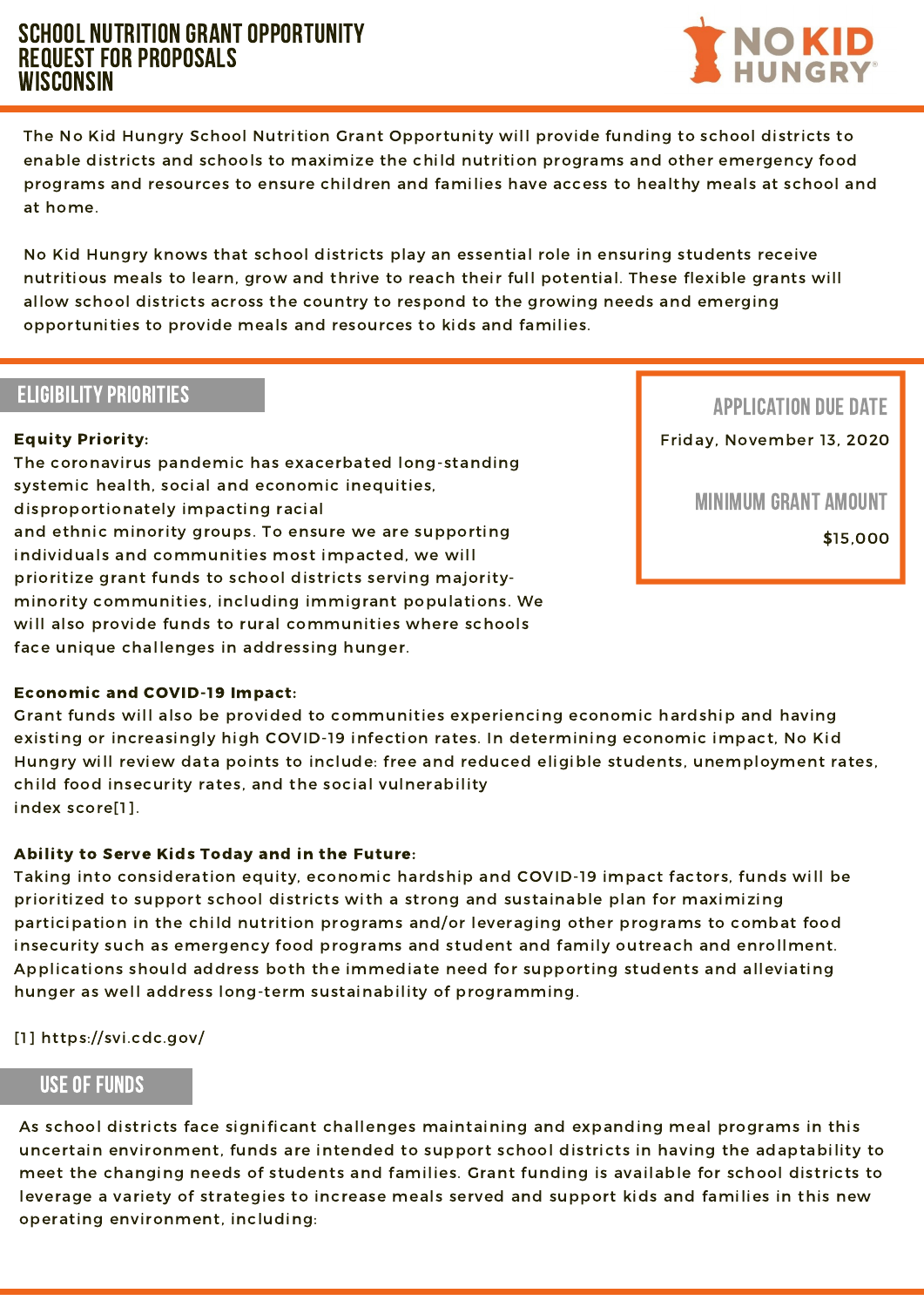- Meal service supplies and equipment needed to implement new models for serving breakfast, lunch, and afterschool meals and snacks including: grab and go carts, insulated coolers/warmers, packaging equipment and supplies, refrigerators, and retrofitting existing equipment to meet new needs
- Costs of hiring additional staff positions or increasing hours for existing staff to meet increased demand as a result of COVID-19 or provide additional services like meal delivery
- Transportation costs associated with meal delivery such as refrigerated trucks or fuel
- New costs associated with COVID-19 preparedness like no-touch point of service machines, hand washing stations, PPE equipment and cleaning supplies
- Non-reimbursable food costs for school food pantries, backpack programs or adult meals
- Program outreach, enrollment assistance and marketing costs
- Additional expenses as needed
- Ensuring maximum student participation and improving meal quality in federal nutrition programs like School Breakfast, School Lunch, Afterschool Meals and Snacks, and the Fresh Fruit and Vegetable Program as well as the Summer Food Service Program or Seamless Summer Option as needed during emergency school closures
- Offering universal breakfast and lunch (served at no cost to all students), including Community Eligibility Provision implementation
- Promoting awareness of meal availability to students and families, especially for free and reduced-price eligible students
- Providing meals during weekends and out-of-school time through backpack programs and school pantries
- Promoting SNAP, WIC and Pandemic-EBT programs and supporting enrollment

#### Examples of how funding may be used include:

- District Food Service Director and Superintendent contact information
- Historic district-wide enrollment and school meals participation for breakfast, lunch, and afterschool meals and snacks from October 2019 and SY19-20
- Information about your current and planned food and nutrition programs for SY20-21
- Detailed description of grant funding program objectives
- Detailed budget of anticipated use of funding

Applicants will be required to provide the following information:

## APPLICATION REQUIREMENTS

# TO NOTE

Grants may be funded through corporate partners working with Share Our Strength. You will be notified upon receipt of the grant award if a corporate partner is sponsoring the grant award.

Additionally, we understand that meal service plans in SY20-21 may vary and change throughout the school year. Please submit your application with your current thinking for how your school district plans to operate meal service throughout the year and any potential emergency service plans. If you are awarded funds, you will be required to submit quarterly progress reports that accurately describe your school meals implementation and other meal programs, as well as changes in participation and meal service delivery as programming adjusts to the evolving operating environment.